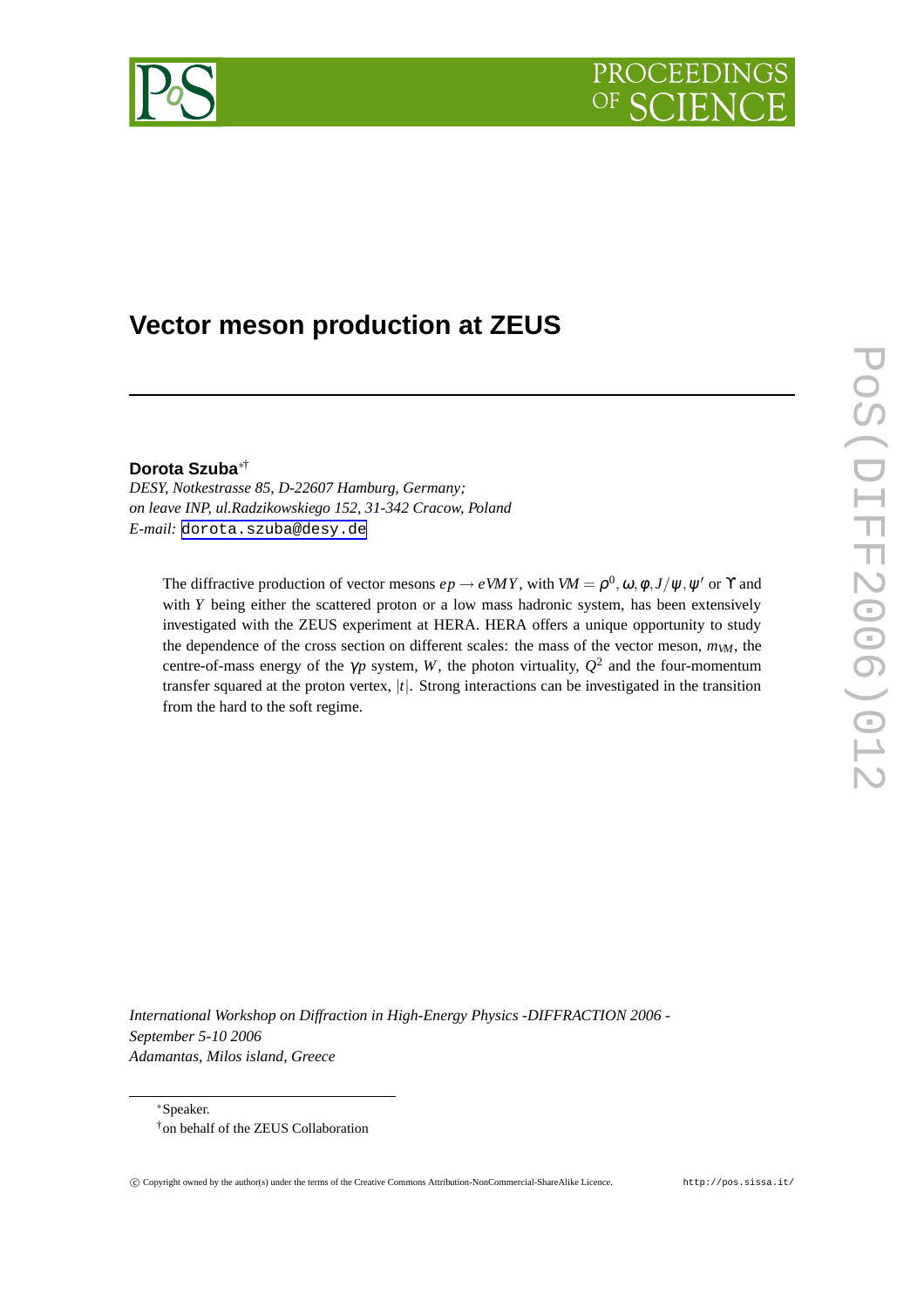

**Figure 1:** Schematic representation of exclusive vector meson production: elastic (left) and proton dissociative (right).

### **1. Introduction**

The ZEUS experiment at the HERA electron-proton collider have provided extensive studies of vector meson (VM) production [\[1,](#page-4-0) [2\]](#page-6-0). The HERA data cover wide kinematic regions, in which perturbative QCD (pQCD) is expected to be applicable, as well as regions in which there is no hard scale present and non-perturbative processes dominate. The diffractive production of vector mesons gives the opportunity to explore the partonic nature of the diffractive exchange and to investigate the transition region between soft physics, already explored by fixed target experiments, and the hard, QCD physics.

The production of vector mesons like the  $\rho^0$ ,  $\omega$ ,  $\phi$ ,  $J/\psi$ ,  $\psi'$  and Y has been studied in the diffractive process  $ep \rightarrow eVMY$ , as shown in Fig. 1 with *Y* being either a proton (elastic process) or a proton remnant system (proton-dissociative process). The characteristic variables for such a process are: the mass of the vector meson,  $m_{VM}$ , the centre-of-mass energy, *W*, of the  $\gamma^* p$  system, the photon virtuality,  $Q^2$ , and the four momentum,  $|t|$ , transferred at the proton vertex. The dependence of the cross section on these variables has been studied in the following kinematic ranges: 20 GeV  $<$  *W*  $<$  290 GeV and 0 GeV<sup>2</sup>  $\leq Q^2 \leq$  100 GeV<sup>2</sup>, where  $Q^2 \approx 0$  is usually referred to as photoproduction. The elastic processes are usually studied for  $|t| < 1$  GeV<sup>2</sup> while proton dissociative production is measured up to 20  $\text{GeV}^2$ .

The diffractive electroproduction of vector mesons at high energies can be modelled in the proton rest frame in which the incoming electron emits a virtual photon which subsequently fluctuates into a  $q \bar{q}$  pair. Next, after the interaction with the proton via color singlet exchange the  $q \bar{q}$ recombines into a bound vector meson. All these processes are well separated in time and the cross section can be factorized by using the dipole cross section on the proton [[3\]](#page-6-0). If the transverse momentum is small, the quarks form a colour dipole, whose transverse size is large. The interaction with the proton looks then similar to soft hadron-hadron scattering. When the transverse size of the colour dipole is small the interaction with the proton may be calculated perturbatively.

The non-perturbative approach, based on Regge phenomenology [[4\]](#page-6-0) and the Vector Dominance Model (VDM) gives a successful description of light vector meson ( $\rho, \omega, \phi$ ) production at low values of  $Q^2$  and |*t*|. In this approach the diffractive interaction is mediated by the exchange of the vacuum quantum numbers which corresponds to soft Pomeron exchange. This approach predicts: weak energy dependence of the cross section ( $\sigma \propto W^{0.22}$ ), shrinkage of the diffrac-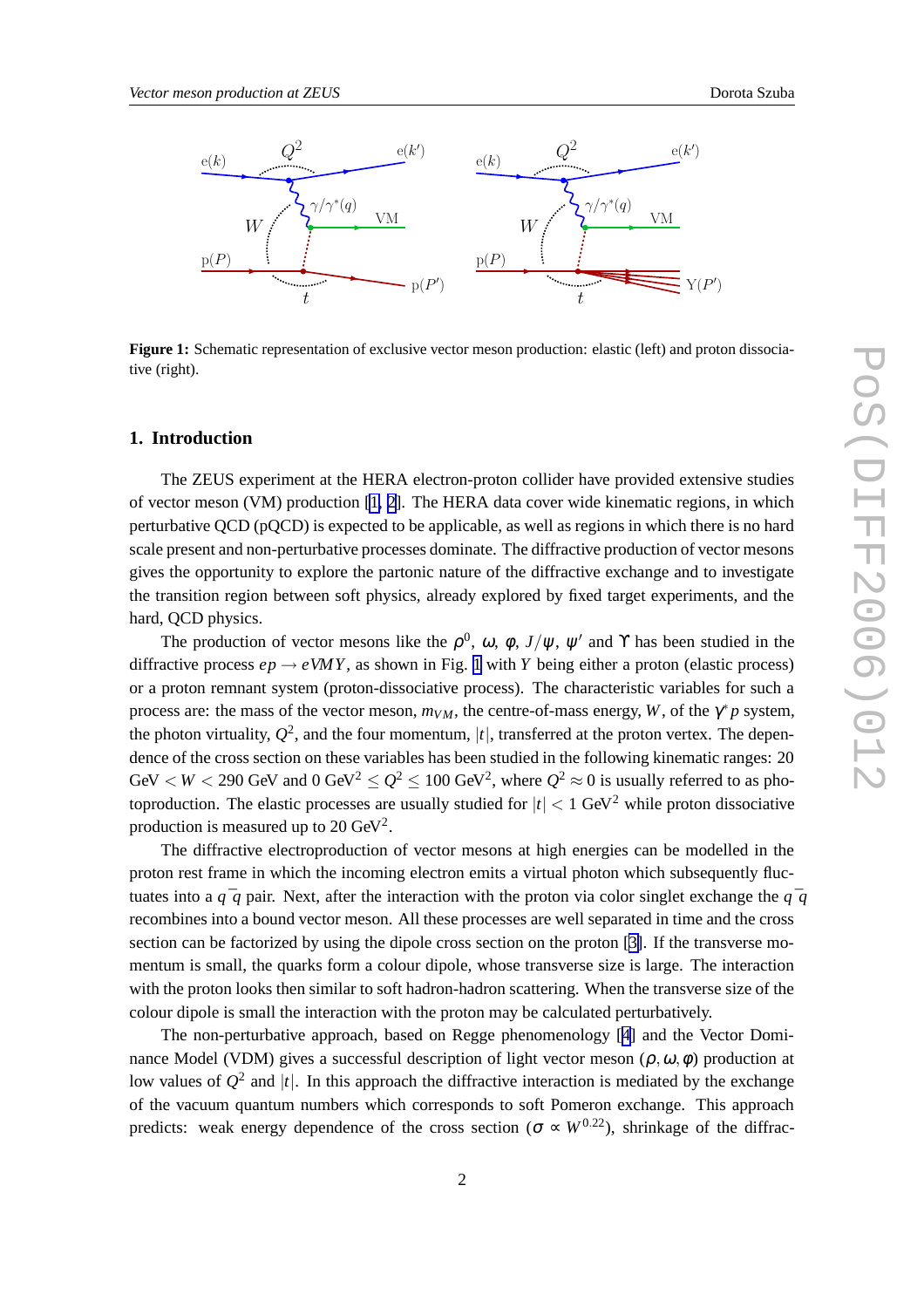tive peak with increasing  $W(d\sigma/dt \propto e^{-bt}(W/W_0)^{4(\alpha_P(t)-1)}$ , with  $\alpha_{IP}(t) = \alpha_{IP}(0) + \alpha_{IP}'t$  and  $b = b_0 + 4\alpha' \ln(W/W_0)$ ), S-Channel Helicity Conservation, SCHC (the VM retains the helicity of the photon).

For large values of  $Q^2$ ,  $m_{VM}$  or  $|t|$  the process is expected to be 'hard' and hence pQCD should be applicable. In this approach the colour dipole interacts with the proton (or a single parton in it) by the exchange of a colour singlet state, which is a two-gluon system or gluon ladder (the latter is often called the hard or pQCD pomeron). The  $q \bar{q}$  scattering off the proton is described by pQCD, while the transitions  $\gamma \rightarrow q \bar{q}$  and  $q \bar{q} \rightarrow VM$  are modelled with the respective wave functions. The cross section is proportional to the square of the gluon density  $g(x, Q^2)$  in the proton [[3](#page-6-0)]:  $\sigma \propto \alpha_s^2(Q^2)/Q^6[xg(x,Q^2)]^2$ , with  $x \approx Q^2/W^2$  (valid for small *x*). Thus, in the presence of a hard scale a steeper rise of the cross section with *W* is predicted, along with a weaker *t* dependence of the cross section and smaller shrinkage with increasing *W*, dominant longitudinal  $\gamma^*$  polarization and possible SCHC violation. The slope *b* is expected to be universal.

The next sections present a review of the ZEUS results of the vector meson production and their dependence on the different scales as well as a comparison with the theoretical expectations.

### **2. The** *W* **dependence**

In photoproduction the total cross section as well as those for light vector mesons  $(\rho, \omega, \phi)$ ,  $\sigma_{\gamma p \to VM p}$ , has the form  $\sigma \propto W^{\delta}$  with  $\delta = 0.22$  as predicted by Regge phenomenology, while for heavy vector mesons, where the mass provides a large scale, the *W* dependence is much steeper  $(\delta \approx 0.7$  for  $J/\psi$ ). This is understood, as described above, in terms of the rise of the gluon density at low *x*. In the case of  $J/\psi$  the hard scale is present, already in photoproduction, due to the large mass of the charm quarks.

The gluon density rises more steeply towards low *x* as  $Q^2$  increases. This means that  $\delta$  is expected to be *Q* <sup>2</sup> dependent. Such an effect is observed in the cross section of light vector mesons,  $\rho$ ,  $\phi$  [\[8\]](#page-6-0) and for dipions [\[12\]](#page-6-0), where the production mechanism,  $ep \rightarrow e\pi^+\pi^-p$ , has similar features. The cross sections measured for different *Q* <sup>2</sup> values rise with increasing *W* and steepen with  $Q<sup>2</sup>$ . Even for small values of  $Q<sup>2</sup>$  the observed parameter δ is above the value predicted for the soft regime and, especially in  $\rho$  case for  $Q^2 > 10$  GeV<sup>2</sup>, becomes very similar to that for  $J/\psi$ . In contrast to the light vector mesons the  $J/\psi$  cross section shows the same *W* dependence for a wide  $Q^2$  range, including photoproduction. The parameter  $\delta$ , as measured by ZEUS and H1, plotted in Fig. [2](#page-3-0)(left) as a function of  $Q^2 + m_{VM}^2$  shows perfect consistency between all vector mesons. The variable  $Q^2 + m_{VM}^2$  used as the hard scale strongly reduces flavour dependence. The diffraction slope *b* plotted as a function of  $Q^2 + m_{VM}^2$  confirms that observation and has an universal value of  $4-5 \text{ GeV}^{-2}$  $4-5 \text{ GeV}^{-2}$  $4-5 \text{ GeV}^{-2}$  for sufficiently large  $Q^2 + m_{VM}^2$ , Fig. 2(right).

Determination of the effective QCD Pomeron trajectory is possible via simultaneous measurement of the cross section dependence on *W* and |*t*|. The results are fitted to the form  $d\sigma/dt \sim$  $W^{4(\alpha_{IP}(t)-1)}$  and the resulting values of the intercept and slope of the Pomeron trajectory differ significantly from those of the soft Pomeron i.e.  $\alpha' = 0.115 \pm 0.018(stat.)^{+0.008}_{-0.015}(syst.)$  (ZEUS) [\[5\]](#page-6-0), and  $\alpha' = 0.25$  (Regge theory) [[6\]](#page-6-0).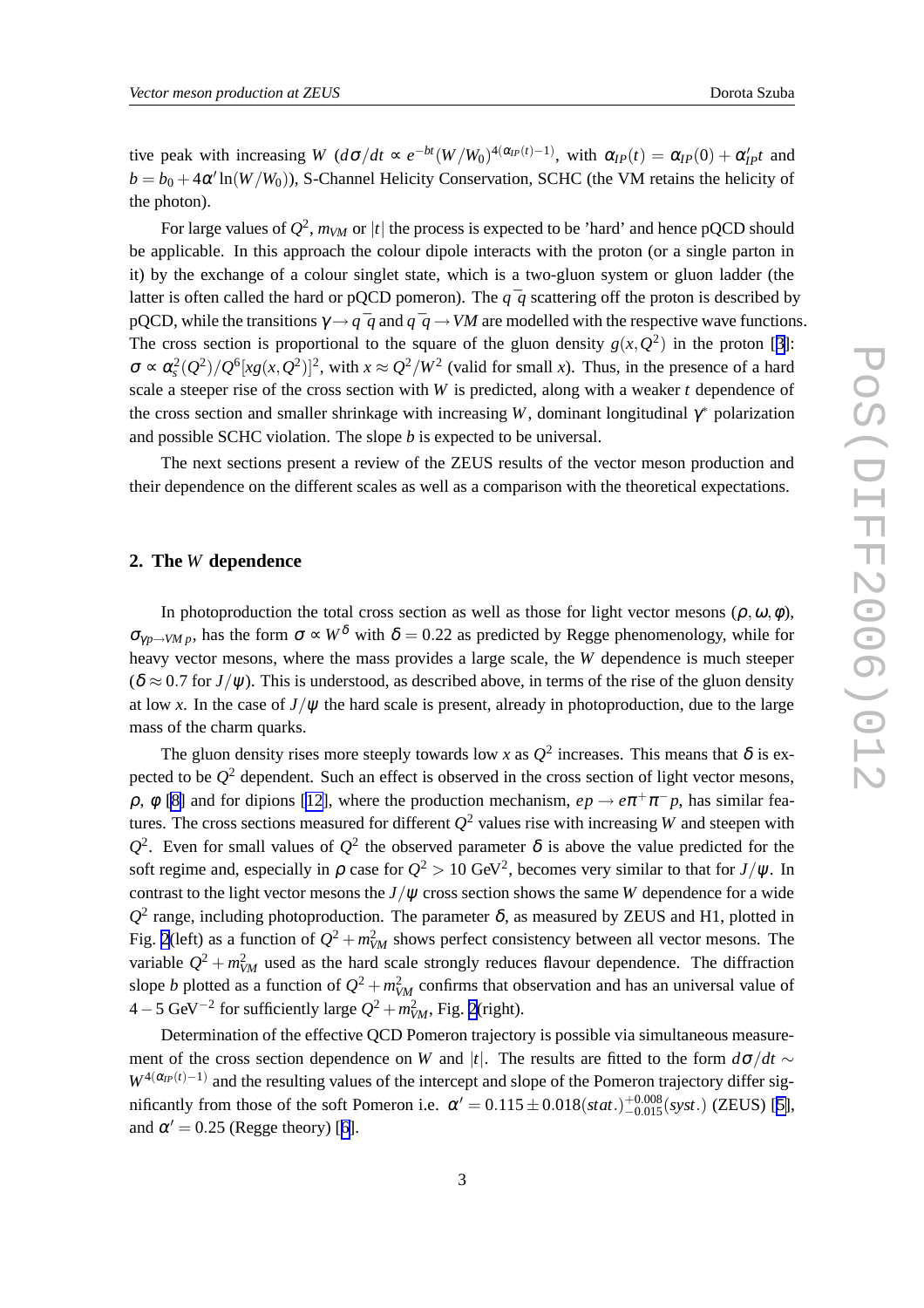<span id="page-3-0"></span>

**Figure 2:** The parameter  $\delta$  as a function of  $Q^2 + m_{VM}^2$  for ZEUS and H1 results of different vector mesons production (left). The parameter *b* as a function of  $Q^2 + m_{VM}^2$  for ZEUS and H1 results of the production of different vector mesons (right).

# **3. The** *Q* <sup>2</sup> **dependence**

The transition between soft and hard regime in  $Q^2$  dependence is very well illustrated by light vector meson data. The cross section can be described with a function of the form  $\sigma \propto$  $(Q^2 + m_{VM}^2)^{-n}$ . The extrapolation of this parametrization, in the case of the *J*/ $\psi$ , covers the whole range of  $Q^2$  yielding  $n = 2.44 \pm 0.08$  [[7\]](#page-6-0). The light vector mesons data suggest that the parameter *n* increases with  $Q^2$ : in the case of  $\phi$  meson [\[8\]](#page-6-0)  $n = 2.087 \pm 0.055(stat.) \pm 0.050(syst.)$  for 2.4 GeV<sup>2</sup> ≤  $Q^2$  ≤ 9.2 GeV<sup>2</sup> and  $n = 2.75 \pm 0.13(stat.) \pm 0.07(syst.)$  for 9.2 GeV<sup>2</sup> ≤  $Q^2$  ≤ 70 GeV<sup>2</sup> and in the case of  $\rho$  meson  $n = 2.44 \pm 0.09(stat.)$  for  $Q^2 > 10 \text{ GeV}^2$ . pQCD also predicts much steeper  $Q^2$  dependence for the transverse part of the cross section,  $\sigma_T$ , in comparison with the longitudinal part,  $\sigma$ <sub>L</sub>. In Fig. [3](#page-4-0) a very good agreement is shown between the  $\phi$  cross section and theoretical predictions.

# **4. Helicity studies**

Studies of the helicity provide sensitive tests of the polarization states of the photon and the vector meson. The production and decay of the vector meson are described in terms of the spin density matrix elements. The element  $r_{00}^{04}$  represents the probability to produce the longitudinal vector meson from either the transverse or longitudinal photon. Scaling of this variable with  $Q^2/m_{VM}^2$  is observed for different mesons, as shown in Fig. [4\(](#page-5-0)left). For very small  $Q^2$  values  $r_{00}^{04}$  is close to zero, since for  $Q^2 \to 0$  the longitudinal part of cross section is vanishing. The  $r_{00}^{04}$  element is also directly related to the ratio of longitudinal to transverse cross section,  $R = \sigma_L/\sigma_T \sim 1/\varepsilon r_{00}^{04}/(1-r_{00}^{04})$ ,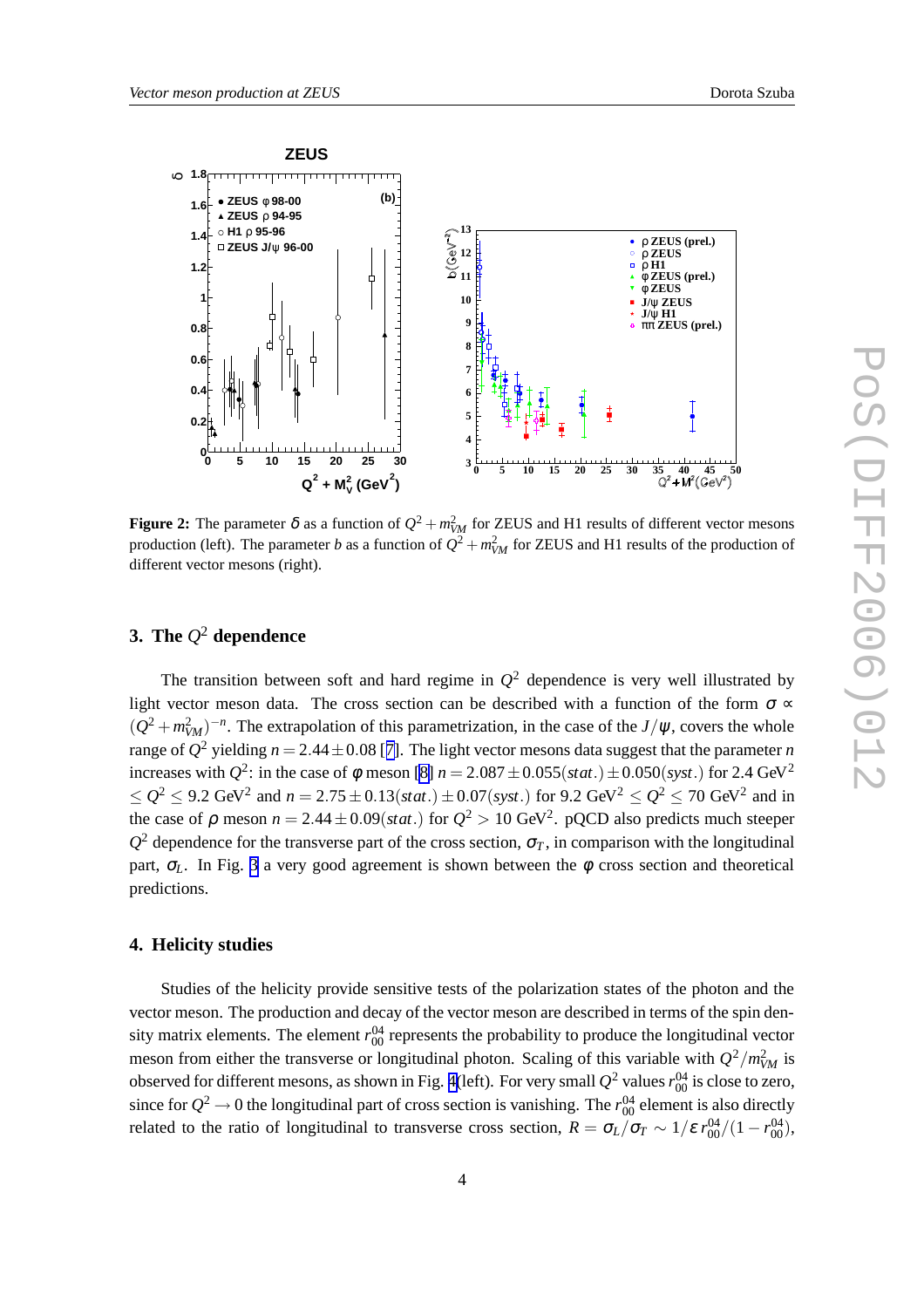<span id="page-4-0"></span>

**Figure 3:** Exclusive  $\phi$  cross section as a function of  $Q^2 + m_{VM}^2$  for  $W = 75$  GeV [\[8\]](#page-6-0). The data are compared to MRT [\[9](#page-6-0)] and FS04 [[10\]](#page-6-0) predictions. The ZEUS-S [[11\]](#page-6-0) gluon density was used in the MRT model.

which is valid under assumption of SCHC. The dominance of the longitudinal photon as well as the vector meson polarization have been observed, along with the rise of  $R$  with  $Q^2$ . This rise is reproduced by pQCD calculations, as shown in Fig. [4\(](#page-5-0)right).

# **5. High-**|*t*|

In the *J*/ $\psi$  proton dissociative photoproduction,  $\gamma p \rightarrow J/\psi Y$ , along with the large mass of the meson, large |*t*| can be a hard scale. In contrast to elastic data, the differential cross section follows a power law dependence of the form  $|t|^{-n}$ . A fast rise of the cross section with *W* is observed. The effective Pomeron trajectory was extracted in the same way as for exclusive processes, yielding  $\alpha' = -0.02 \pm 0.014(stat.) \pm 0.010(syst.)$  GeV<sup>-2</sup> [[13\]](#page-6-0). This value is very similar to that obtained with the H1 data [[14\]](#page-6-0). Data are reproduced by pQCD calculation based on BFKL [[15,](#page-6-0) [16\]](#page-6-0) and DGLAP [\[17\]](#page-6-0) models, as shown in Fig. [5](#page-5-0)

#### **Acknowledgments**

I would like to thank the organizers of the very interesting and diverting conference as well as my ZEUS colleagues for providing the figures for this talk.

# **References**

[1] J.A. Crittenden, Springer Tracts in Modern Physics, Volume 140.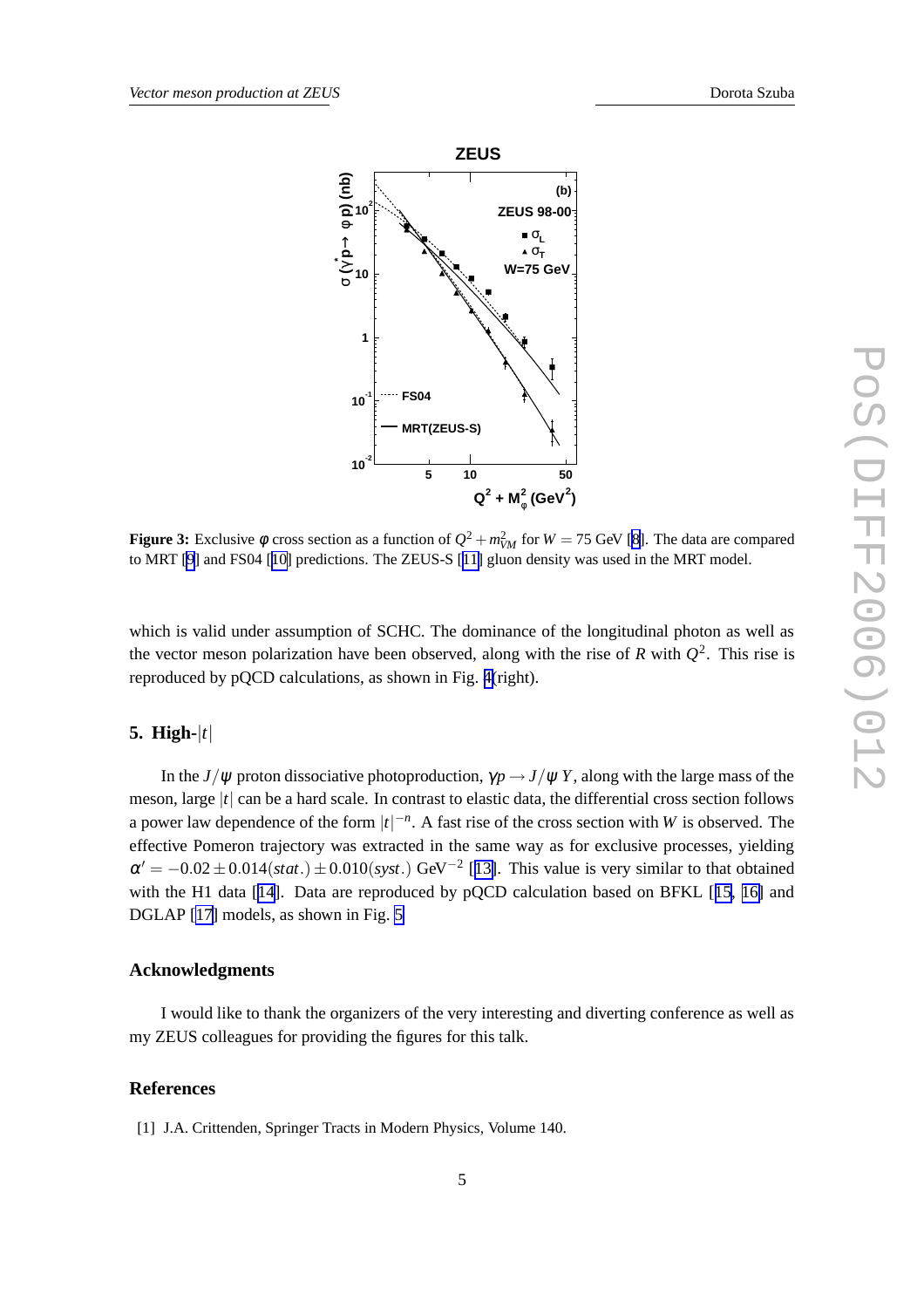<span id="page-5-0"></span>

**Figure 4:** The values of  $r_{00}^{04}$  as a function of  $Q^2/m_W^2$  are plotted for different vector mesons (left). Ratio  $R = \sigma_L/\sigma_T$  as a function of  $Q^2$  for exclusive  $\phi$  production [[8\]](#page-6-0): the full line is the result of the fit shown in the plot, the dashed lines indicate theoretical calculations [[9,](#page-6-0) [10,](#page-6-0) [11](#page-6-0)] (right).



**Figure 5:** The differential cross section for *J*/ψ proton-dissociative photoproduction [[13\]](#page-6-0) as a function of |*t*| (left). The cross section as a function of *W* in four bins of |*t*|. The data are compared to pQCD predictions based on BFKL [\[15](#page-6-0), [16](#page-6-0)] and DGLAP [[17\]](#page-6-0) calculations (right).